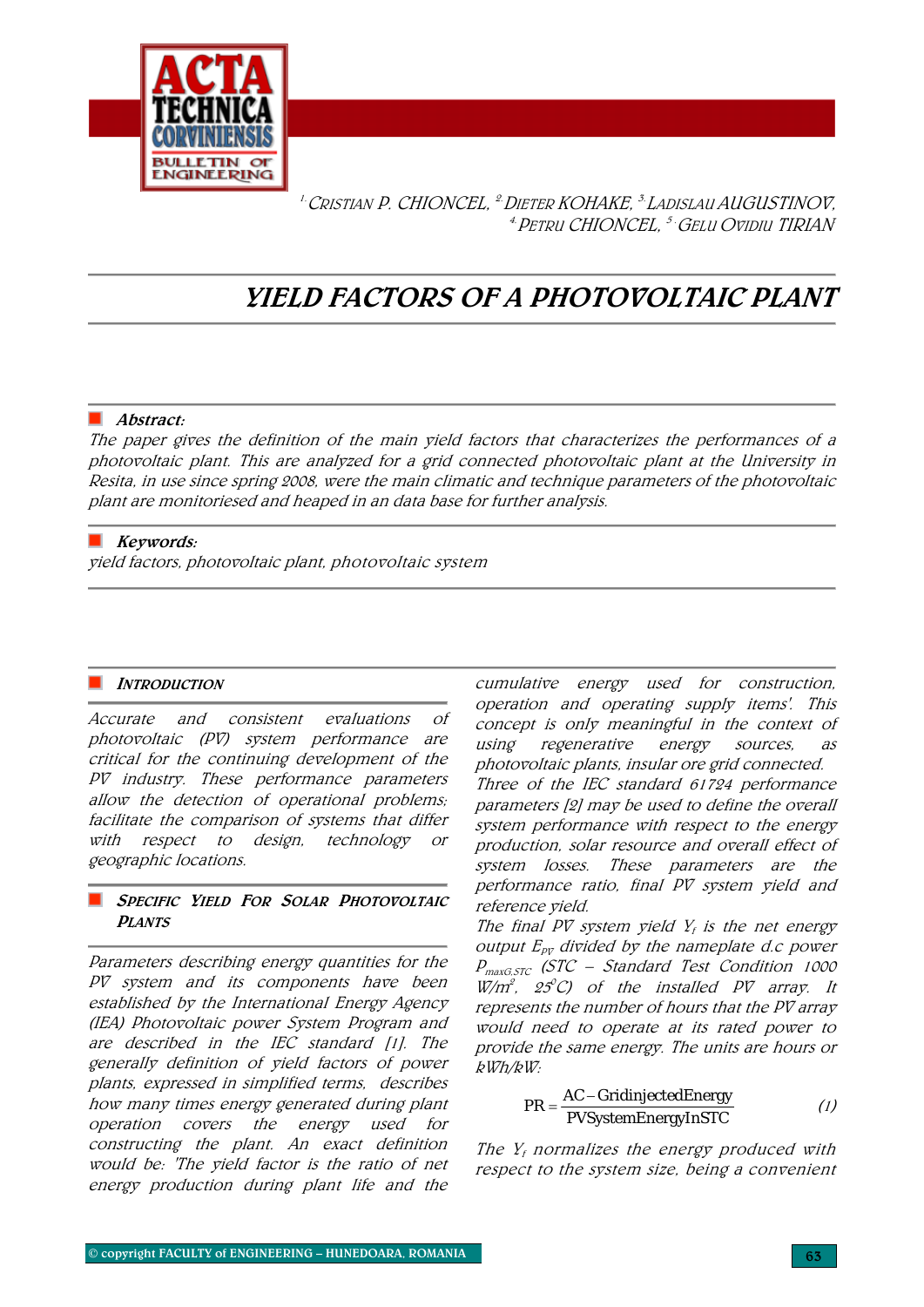way to compare the energy produced by PV systems of differing size.

The specific plant losses are described through  $L_c$  - capture losses, losses that are caused by obfuscation, temperature grown, mismatching, limitation through dust, losses generated by energy conduction in the photovoltaic modules and  $L_s$  – system losses, caused by inverter, conduction and loses of passive circuit elements.

The reference yield  $Y_r$  is the total in-plane irradiance H divided by the PV's reference irradiance G. It represents the under ideal conditions obtainable energy. If G equals 1  $kW/m^2$ , then  $Y<sub>r</sub>$  is the number of peak sun hours or the solar radiation in units of  $kWh/m^2$ . The  $Y_r$  defines the solar radiation resource for the PV system. It is a function of the location, orientation of the PV array, and month-to month and year-to-year whether variability:

$$
Y_A = \frac{E_{PV}}{P_{\text{max }G,\text{STC}}}
$$
 (2)

To compare on different locations mounted grid connected PV systems, the performance ratio is a decisive value [2]. The performance ratio is the Yf divided by the Yr. By normalizing with respect to irradiance, it quantifies the overall effect of losses on the rated output due to: inverter inefficiency, wiring, mismatch and other losses when converting from d.c. to a.c power, PV module temperature, incomplete use of irradiance by reflection from the module front surface, soiling or snow, system down-time and component failures.

$$
Y_f = \frac{E_{PV,AC}}{P_{\text{max }G,\text{STC}}}
$$
 (3)

Performance ratio PR values are typically reported on a monthly or yearly basis. Values calculated for smaller intervals, such as weekly or daily, may be useful for identifying occurrences of component failures. Because of losses due the PV module temperature, PR values are greater in the winter than in the summer and normally fall within the range 0.6 to 0.8. If the PV module soiling is seasonal, it may also impact differences in PR from summer to winter. Decreasing yearly values may indicate a permanent loss in performance. Considering the increasing

degree of effectiveness, the performance ratio PR factor can reach ideal annual values between 0.8 and 0.84.

The PR being a dimensionless quantity that indicates the overall effect of losses [5] on the rated output, does not represent the amount of produced energy, because a system with low PR in a high solar resource location might produce more energy than a system with a high PR in a low solar resource location. However, for any given system, location and time if a change in component or design increase the performance ratio PR, the final yield Yf increase accordingly. PR values are useful for determinations if the system is operating as expected. Large decrease in PR indicates events that significantly impact performance, such as inverters not operating or circuit-breaker trips. If the PR decrease moderate or small, it indicates that a less sever problem exists. The performance ratio PR can identify the existence of a problem, but not the cause. To identify the cause of the existing problem, a research at the site is needed.

### GRID CONNECTED PHOTOVOLTAIC PLANT AT THE UNIVERSITY 'EFTIMIE MURGU' RESITA

The grid connected photovoltaic system [3] mounted at the 'summer theater' of the University `Eftimie Murgu` Resita, since middle of may 2008, is putted together from four high performance standard solar modules of type Multisol 150, manufactured by Scheuten Solar – Germany [6], with a total capacity of 600W/h. The system is completed with a Sunny Boy 1100 inverter and a completely online monitoring system of the PV, made from a Sunny Webbox and the Sunny Sensorbox. This monitoring system [4], build up like in figure 1, allows a detailed supervision of the PV plant, produced energy, measuring and saving values of solar radiation, ambient and module temperature, wind speed and direction.

The measured values and the current energy yield are visualized and archieved in the Internet, through the sunny web portal [7], figure 2.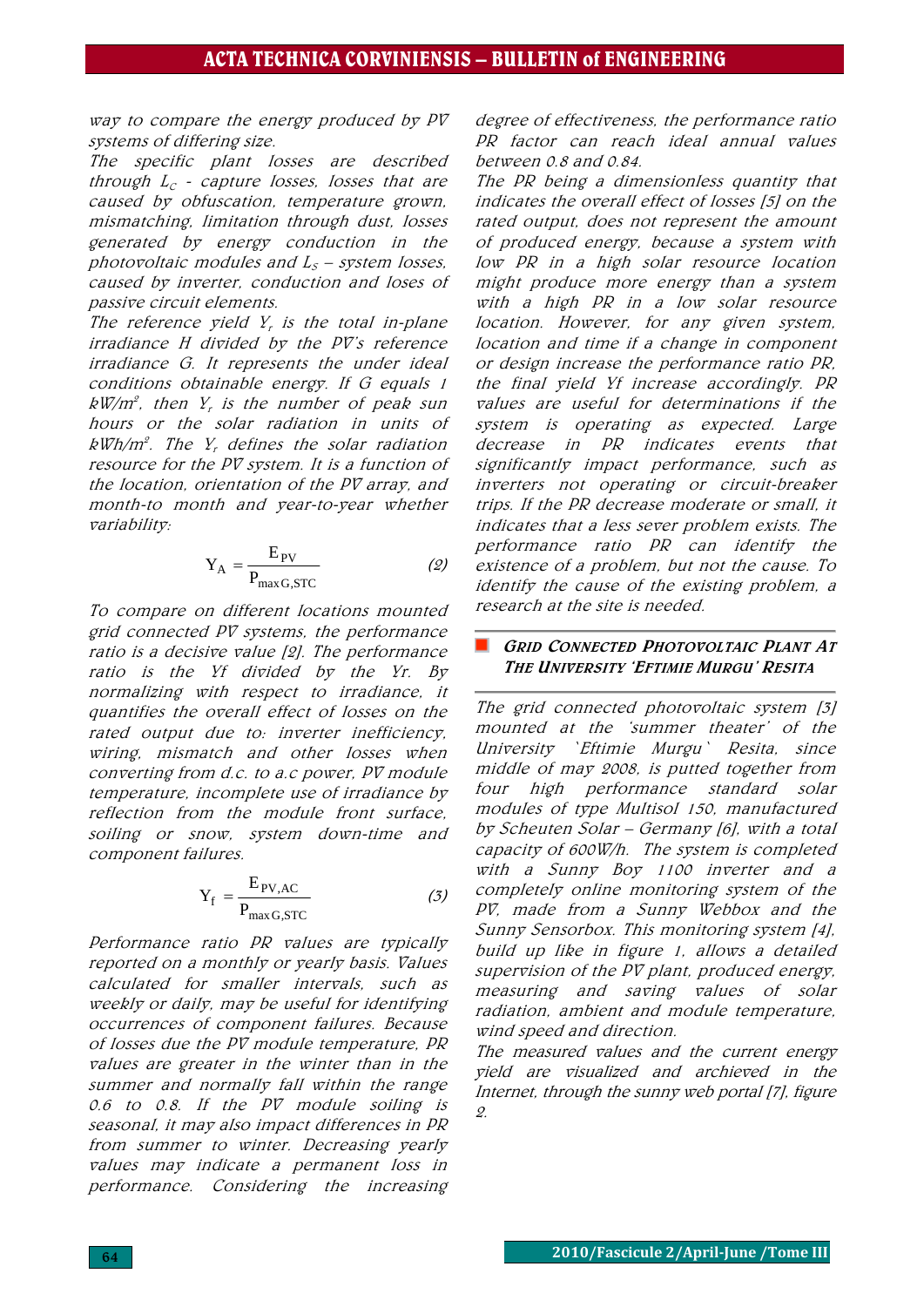# ACTA TECHNICA CORVINIENSIS – BULLETIN of ENGINEERING



Figure 1 Complete scheme, photovoltaic and monitoring system

# SPECIFIC YIELD FOR THE SOLAR PHOTOVOLTAIC GRID CONNECTED SYSTEM AT THE EFTIMIE MURGU UNIVERSITY

This paragraph allows us an overview of the specific yield factor  $Y_A$  for the grid connected photovoltaic system, for a time period of almost one year, from middle of May 2008 until the end of March 2009.



Figure 2 Sunny web portal on-line monitoring



Figure 3. Energy production and array yield

Figure 3 represents the energy production and the specific yield factor for this period. A more

detailed, daily, overview of the yield factor in the analyzed period is given in table 1.

| Table 1 Daily Specific Yield Factor |
|-------------------------------------|
|-------------------------------------|

|                | Specific Yield Factor - YA [kWh/kWp] |              |              |              |               |              |              |              |              |               |               |
|----------------|--------------------------------------|--------------|--------------|--------------|---------------|--------------|--------------|--------------|--------------|---------------|---------------|
|                | may<br>2008                          | jun.<br>2008 | jul.<br>2008 | aug.<br>2008 | sept.<br>2008 | oct.<br>2008 | nov.<br>2008 | dec.<br>2008 | jan.<br>2009 | febr.<br>2009 | mart.<br>2009 |
| 1              | 0.00                                 | 4.72         | 5,78         | 6.49         | 5.65          | 4,64         | 1.57         | 2,30         | 0.12         | 2,32          | 0,00          |
| $\overline{2}$ | 0,00                                 | 5,15         | 5,99         | 5,80         | 4,54          | 1,59         | 1,61         | 1,84         | 0,00         | 1,69          | 0,03          |
| 3              | 0,00                                 | 6,11         | 5,76         | 5,69         | 5,39          | 3,80         | 2,68         | 0,27         | 0,22         | 0,85          | 1,31          |
| $\overline{4}$ | 0,00                                 | 5,22         | 4,96         | 5,61         | 5,18          | 2,43         | 2,28         | 0,51         | 0.24         | 1,15          | 3,62          |
| 5              | 0.00                                 | 3,65         | 3,92         | 5,81         | 5.24          | 0,12         | 1,12         | 1,68         | 0,24         | 0,97          | 1,05          |
| 6              | 0,00                                 | 2,12         | 6,08         | 6,28         | 5,68          | 2,51         | 1,70         | 0,16         | 0.77         | 3,26          | 4,73          |
| 7              | 0,00                                 | 1,78         | 5,80         | 5,78         | 4,82          | 2,89         | 2,35         | 0,12         | 2,16         | 2,66          | 0,30          |
| 8              | 0.00                                 | 2,16         | 4,51         | 5,76         | 2.97          | 2,54         | 1,24         | 0,38         | 0.01         | 1,89          | 0,39          |
| 9              | 0,00                                 | 2,45         | 4,95         | 2,46         | 5,73          | 2,09         | 1,66         | 0,49         | 0,64         | 0,09          | 3,11          |
| 10             | 0.00                                 | 1,96         | 3,22         | 4,81         | 5,28          | 2,88         | 2,95         | 1,74         | 1,11         | 1,93          | 1,61          |
| 11             | 0,00                                 | 5,34         | 5,99         | 4,73         | 3,82          | 3,89         | 2.69         | 0,85         | 0,38         | 0,32          | 2.53          |
| 12             | 0,00                                 | 4,46         | 5,81         | 6,08         | 3,86          | 4,27         | 2,53         | 0,19         | 1.07         | 0,00          | 0,97          |
| 13             | 0,00                                 | 3,88         | 5,65         | 5,86         | 0,82          | 3,59         | 2,36         | 0,54         | 0,76         | 0,00          | 0,72          |
| 14             | 0,00                                 | 2,96         | 4,61         | 5,28         | 1,07          | 2,09         | 1,28         | 1,73         | 0,65         | 0,00          | 3,95          |
| 15             | 1.58                                 | 2,32         | 1,15         | 5,85         | 0.15          | 3,50         | 2,30         | 1,24         | 0.22         | 0.00          | 6,35          |
| 16             | 5,59                                 | 5,27         | 3,53         | 4,95         | 0,69          | 3,59         | 2,36         | 0,88         | 0,08         | 0,00          | 0,50          |
| 17             | 4,68                                 | 5,70         | 5,11         | 5,28         | 0.57          | 0,12         | 0,20         | 0,89         | 1,70         | 0,00          | 0,80          |
| 18             | 5,39                                 | 3,41         | 4,97         | 6,14         | 0.35          | 4,23         | 1,27         | 0.05         | 2,57         | 0,00          | 0,24          |
| 19             | 4,70                                 | 3,41         | 5,93         | 6,23         | 1,07          | 3,64         | 0,39         | 0,12         | 2,03         | 0,00          | 3,11          |
| 20<br>21       | 5.24<br>3,72                         | 5,36<br>5,89 | 6,12<br>5,08 | 5,97<br>5,57 | 0.55<br>0.69  | 3,89<br>3,62 | 2,24<br>0,09 | 0,08<br>0,11 | 2.32<br>0.45 | 0,00<br>0,00  | 4,77<br>1,85  |
| 22             | 0,76                                 | 6,00         | 0,51         | 4,45         | 1,64          | 3,61         | 0,38         | 0,49         | 0,80         | 0,00          | 5,15          |
| 23             | 4,85                                 | 1,89         | 1,23         | 4,26         | 3,14          | 3,43         | 0,14         | 0.15         | 0.46         | 0,00          | 0,00          |
| 24             | 6,62                                 | 5,58         | 2,19         | 1.89         | 2,51          | 0,18         | 0,95         | 1,70         | 0,22         | 0,00          | 0,00          |
| 25             | 4,74                                 | 5,84         | 1,11         | 4,53         | 0,64          | 0,30         | 0,16         | 0,01         | 0,31         | 0,00          | 0,00          |
| 26             | 5.05                                 | 5,70         | 2,70         | 6,18         | 0,80          | 0,64         | 0,04         | 0,08         | 0.20         | 0,00          | 0,00          |
| 27             | 5,85                                 | 5,20         | 6,09         | 3,89         | 0,58          | 3,39         | 0,77         | 0,04         | 0,95         | 0,00          | 0,00          |
| 28             | 5,73                                 | 1,76         | 5,11         | 3,59         | 1,73          | 3,20         | 1,88         | 0,05         | 0,08         | 0,00          | 0,00          |
| 29<br>30       | 6,08<br>5,59                         | 5,95<br>6,03 | 5,70<br>6,14 | 1,26<br>3,97 | 2,66<br>4,89  | 1,76<br>1,15 | 1,18<br>2,57 | 0,00<br>0,01 | 0,09<br>0.18 | 0,00<br>0,00  | 0,00<br>0,00  |
| 31             | 5,32                                 | 0,00         | 6,14         | 5,23         | 0.00          | 3,15         | 0,00         | 0,01         | 0,55         | 0,00          | 0,00          |



Figure 4 Daily yield factor, May 2008 – March 2009

#### CONCLUSIONS

Analyzing the specific yield factor, the photovoltaic plant owner can have a permanent look of the time, in hours expressed, that the system works in STC and obtains indicate or a higher energy